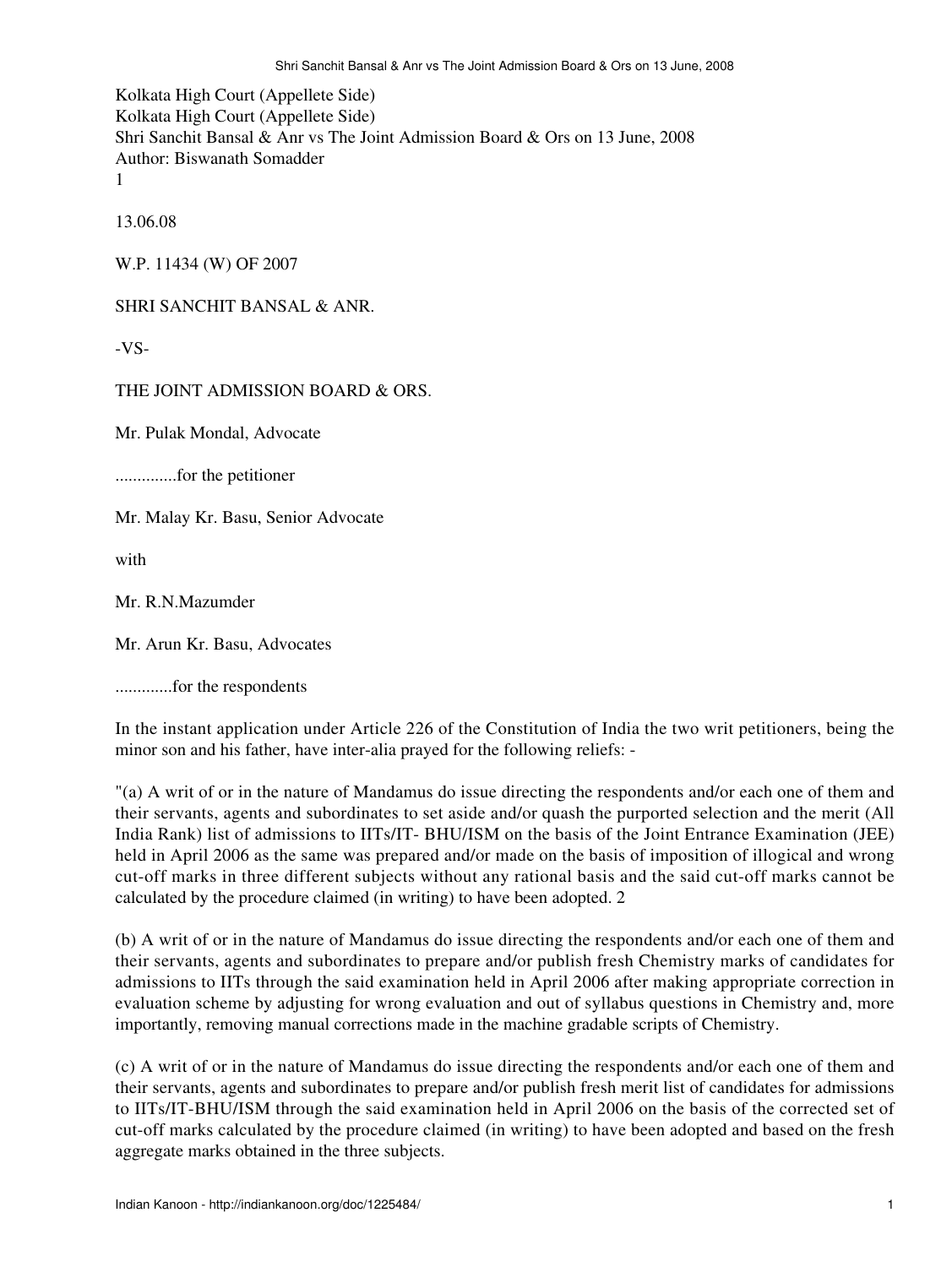(d) A writ of or in the nature of Mandamus do issue directing the respondents and/or each one of them and their servants, agents and subordinates to withhold and/or postpone the counseling which is scheduled to start6 from 18 June 2007 for admissions to all IITs/IT-BHU/ISM on the basis of the Joint Entrance Examination (JEE) held in April 3

2007 till the petitioner no.1 is admitted in his preferential IIT and in preferential branch in the second year on the basis of the Joint Entrance Examination (JEE) held in April 2006.

(e) A writ of or in the nature of Mandamus do issue directing the respondents and/or each one of them and their servants, agents and subordinates to declare the petitioner no.1 as successful and qualified in the said JEE held in April 2006 on the basis of his performance.

(f) A writ of or in the nature of Mandamus do issue directing the respondents and/or each one of them and their servants, agents and subordinates to allow the petitioner no.1 to take admission in his preferential branch of his study on the basis of his performance within the flexible credit-based academic program of the IITs so that there is no loss of academic year because the petitioner no.1 has been deprived of the admission for having no fault of his own.

(g) A writ of or in the nature of Certiorari do issue directing the respondents and/or each one of them and their servants, agents and subordinates to transmit the entire records relating to this case to this Honorable Court so that conscionable justice can be done to the petitioner no.1 on perusing the same. 4

(h) A writ of or in the nature of Prohibition do issue prohibiting the respondents and/or each one of them and their servants, agents and subordinates from withholding the admission of the petitioner no.1 in his preferential IIT and in his preferential subject any further on the3 basis of the said JEE held in April 2006, and further prohibiting the respondents from preceding and/or taking any further steps on the basis of JEE 2007 held in the month of April 2007 as the petitioner no.1 is not admitted.

.................................................................. ...................."

In brief, the facts of the instant case are as follows: -

The writ petitioner no.1, in the year 2005, appeared amongst others in the Joint Entrance Examination (hereinafter referred to as JEE). The said JEE examination is routinely conducted by the Indian Institute of Technologies (hereinafter referred to as IITs) for admissions to the various Institutes of Technology situated in India, Institute of Technology- Banaras Hindu University and Indian School of Mines.

Subsequently, in the year 2006, the writ petitioner no.1 again appeared amongst others in the JEE. Writ petitioner no.1 was declared "not-qualified" in JEE 2006. Sometime in the month of August, 2006, writ petitioner no.1 received his performance card of the said JEE 2006, wherein his Chemistry marks were found to be below the cut-off marks. 5

Out of a total 552 marks, writ petitioner no.1 got a total of 231 marks in the three subjects and was not given any rank in the "General" category of candidates and he was not qualified for counselling for offering admission.

Upon going through the performance card of the writ petitioner no.1, his father, being the writ petitioner no.2, who also happens to be a professor in the Indian Institute of Technology, Kharagpur, wrote a letter on 5th September, 2006 to all the Chairmen of Board of Governors and Directors of all IITs throughout India, stating anomalies in selection of the candidates and the inherent contradiction of the selection process in the said JEE 2006. The writ petitioner no.2 also informed them about the illegal and mala fide fixation of cut-off marks in the three subjects for selecting candidates for admissions in IITs throughout India.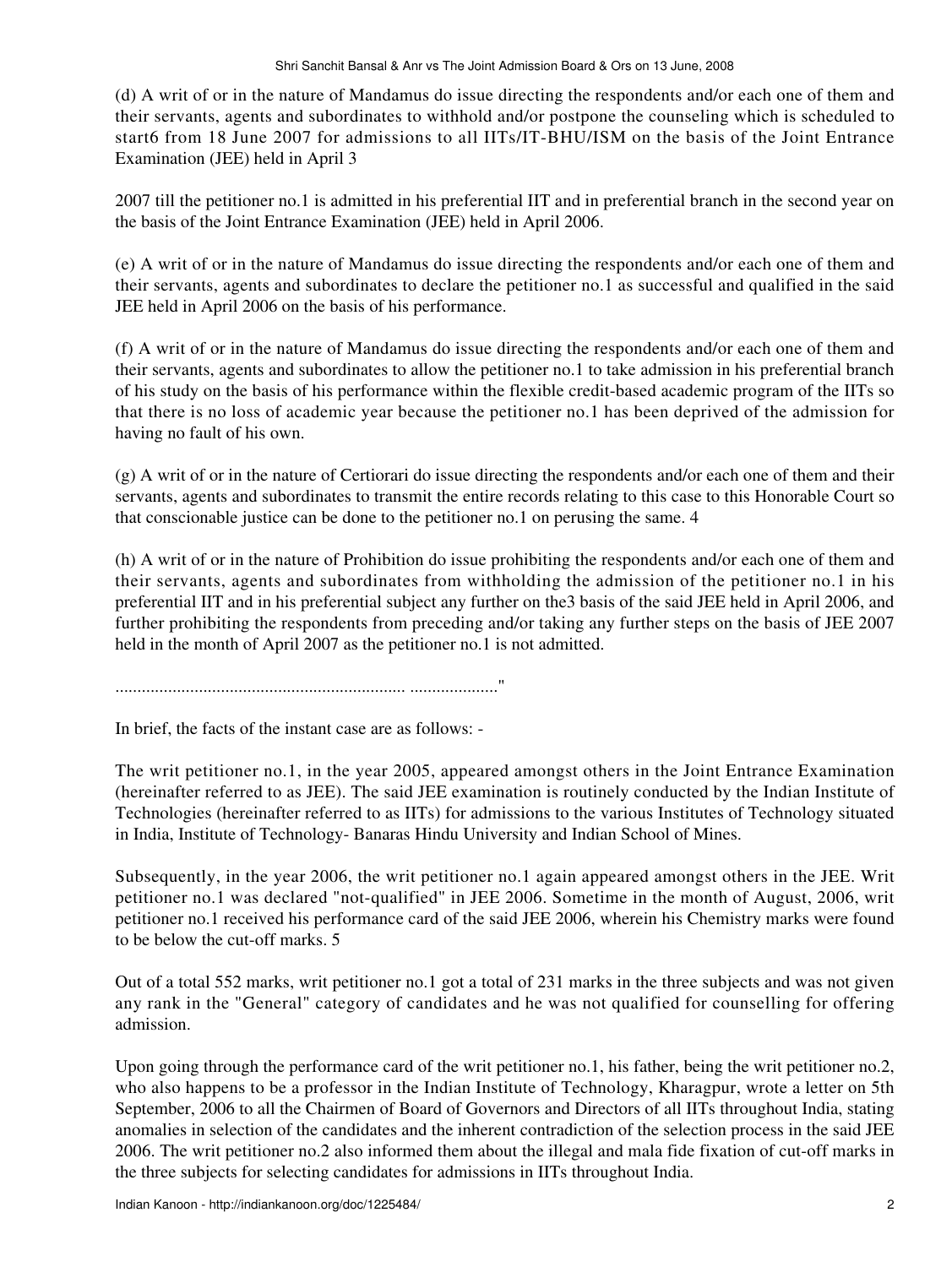According to the writ petitioners, all the three subjects namely, Mathematics, Chemistry and Physics were given equal importance in the said JEE 2006 by assigning equal maximum marks, identical question patterns and marking scheme, and equal time was given to solve question papers from each of the three subjects.

Referring to item no. 11.1 included on page no.9 of the Information Brochure of the said JEE 2006, the writ petitioners have stated that a common merit list will be prepared based on the cut-off marks in the individual subjects as well as aggregate marks in the said examination without any relaxed criteria. They further stated that there did not exist anywhere any 6

other information publicly available for the candidates to know the procedure to decide the cut- off marks for each of the individual subjects in the said JEE 2006.

Referring to the JEE 2007 Examination, the writ petitioners have stated that the procedure for setting the cut-off marks for the said examination is publicly available but the procedure and technique to decide on the subject cut-off marks was not spelt anywhere for JEE 2006.

The writ petitioners state that following the principle of giving equal importance to all the three subjects, either the cut-off marks should be the same or the number of students above the cut-off marks in each subject should be the same and setting of very high cut-off marks for Chemistry is illegal, irrational and illogical for engineering education. According to the writ petitioners, for engineering education the cut-off marks should be highest for Mathematics and lowest for Chemistry.

The writ petitioners were unable to assess the correctness of the marks scored by the writ petitioner no.1 in Chemistry, in the absence of question papers, model answers and evaluation scheme. Additionally, the writ petitioners feared tampering of the answer-marks and/or evaluation score in Chemistry due to manual corrections, made in the machine-graded Chemistry scripts.

The writ petitioner no.2 on behalf of the writ petitioner no.1, by the said letter dated 05th September 2006 requested all the Chairmen, Board of Governors, and Directors of all IITs for corrective 7

actions, speedy justice and admission of the petitioner no.1 in that semester itself. Another letter dated 15th September, 2006 was written by the writ petitioner no.2 to the aforementioned authorities, due to non-receipt of any reply from them in respect of the earlier letter dated 05th September 2006.

Subsequently, another letter was written by the writ petitioner no.2 to the President of India, who is the Visitor of all IITs throughout India as per Section 9 of the Institutes of Technology Act, 1961, apprising the President with regard to the matter of the petitioner no.1 not being selected for the admission to IITs insipte of obtaining high marks in all the three subjects and for imposing arbitrary and irrational cut-off marks in all the three subjects having no nexus with the objects sought to be achieved.

On 26th September, 2006 the Chairman, Joint Entrance Examination(JEE), Undergraduate Admission Committee, IIT Kharagpur (a representative of the respondent no.1)replied to the writ petitioners' letter dated 15th September 2006 and informed that the ranking procedures in JEE 2006 was a confidential matter of JEE and every year the Joint Implementation Committee (hereinafter referred to as, JIC)took into account the overall performance of all the candidates in different subjects as well as in aggregate and formulated a procedure for ranking of the candidates in that year. It was also informed through the said letter that the JEE result of the petitioner no.1 (JEE Registration No. 4072099) had been carefully examined and it was found that there was no ambiguity in case of awarding marks in different subjects as well as in 8

aggregate which was given in the performance card of the petitioner no.1. By the said letter it was also informed that the writ petitioner no.1 had not satisfied the marks eligibility criterion laid down for individual subjects as well as the aggregate marks in JEE 2006, and hence, he could not be qualified for the admission in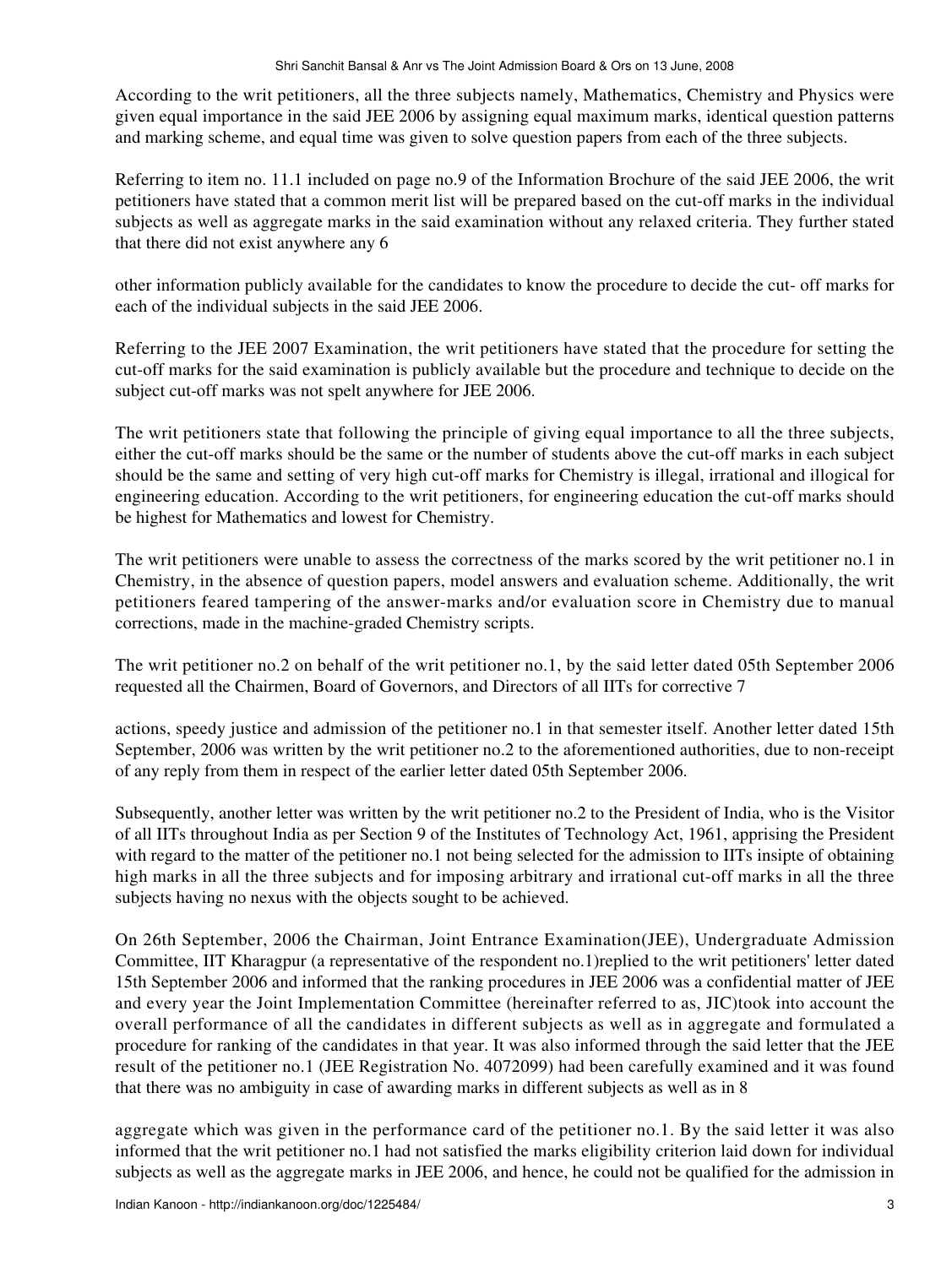JEE 2006.

The writ petitioners thereafter contended that the information contained in the said letter was factually incorrect and wrong, and the writ petitioner no.2, through separate letters dated 27th September, 2006, addressed to the Director, IIT Kharagpur and Chairman, JAB 2006 and Director, IIT Bombay and current Chairman, JAB requested for correction of anomalies and mistakes in the selection list and for speedy justice so that the candidate could be admitted in the semester itself.

By another letter dated 28th September, 2006, the writ petitioner no.2 informed the Chairman, JEE, that he had strong reasons to believe that the reasons given in the letter dated 26th September, 2006 were erroneous and factually incorrect. The writ petitioner no.2 requested the Chairman, JEE to communicate the cut-off marks in individual subjects as well as the aggregate cut-off marks in respect of JEE 2006.

In the meanwhile, the writ petitioner no.2 by a letter dated 11th September, 2006 requested the Public Information Officer, IIT Kharagpur, under the Right To Information Act, 2005, to provide the cut-off marks of each subject, namely, Mathematics, Physics and Chemistry and lists of the candidates who had scored ranks higher than 2000 and other 9

information. The writ petitioners further requested to provide them the basis of fixation of cut-off marks and the decision thereto and/or validity of the cut- off marks.

Having not received information as sought for, the writ petitioner no.2, as per rules, submitted his first appeal on 31st October, 2006 to the Appellate Authority and Director, IIT Kharagpur against deemed refusal of the information sought for.

Having not received information as sought for time to time from the Appellate Authority, the writ petitioner no.2, as per rules, preferred three second appeals against such non-receipt of information before the Central Information Commission, New Delhi on 04th December, 2006. The Information Commissioner of the Central Information Commission, New Delhi, by an order dated 3rd May, 2007 disposed of the said appeals by inter-alia issuing three show-cause notices under Section 20 of the Right To Information Act against the said Public Information Officer, IIT Kharagpur as to why penalty should not be imposed upon him for not providing required information and further directed the said Public Information Officer to supply all the information latest by 15th May, 2007, as required by the petitioner no.2.

On 14th May, 2007 the Public Information Officer, IIT Kharagpur provided information as sought for under the Right To Information Act. Upon going through the same, the writ petitioner no.2 submitted a list of objections on the same day detailing all contradictions, wrongs, faulty information and information not provided to him. The writ petitioner 10

no.2 also in the same letter requested for arranging visual inspection of the original data and opening of all relevant files. According to the writ petitioners, the information provided by the Public Information Officer IIT Kharagpur were wrong, misleading and incomplete.

On the basis of the letter of the Public Information Officer providing information to the writ petitioners, it has been specifically contended by them in the instant writ petition that after carrying out some data analysis, the soundness of the cut-off decisions was suspect.

In the writ petition the writ petitioners have elaborately sought to explain as to how the individual subject cut-off marks, as provided by the organizing Chairman, JEE, 2006, could not be so, if one followed the procedure as disclosed by the Public Information Officer IIT Kharagpur, in response to the order of the Central Information Commissioner.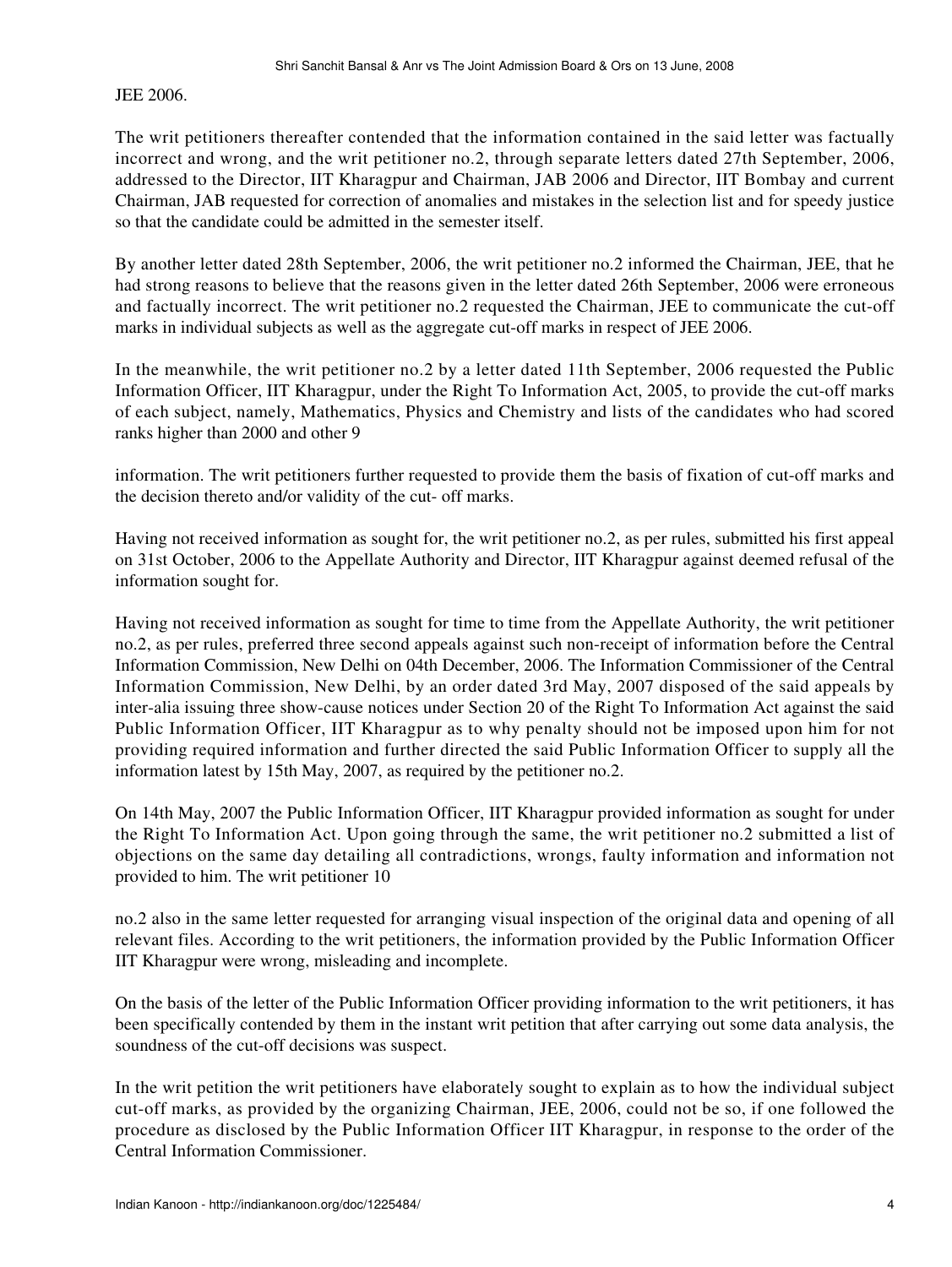Based on the calculation provided by the writ petitioners, it has been contended in the instant writ petition that the cut-off marks in the three subjects were illegally, arbitrarily and irrationally imposed by the respondents and the refusal on the part of the respondents to place the petitioner no.1 in the merit list (All India Ranks) according to the aggregate marks in three subjects inspite of having good, decent and above cut-off marks, by the procedure claimed to be adopted by the respondents in each of the three subjects, and not permitting the petitioner no.1 to take admission in his preferred IIT and the 11

course of his chosen study, the instant writ petition was filed and moved before this Court.

According to the learned Advocate appearing on behalf of the petitioners there is a serious flaw in the calculation of cut-off marks by the respondents. He submits that if the procedure adopted by the respondents are to be followed the cut-off marks for Chemistry would be, at the most, 22. He further submits that the respondents have arbitrarily fixed the cut-off marks for Chemistry for JEE 2006 at 55. He thus submits that the writ petitioner no.1 ought to have qualified in the Chemistry subject following procedure of cut-off marks adopted by the respondents, as stated in their affidavit-in- opposition.

He further submits that in the affidavit-in- opposition the respondents did not specifically deny that the cut-off marks for Chemistry could be at the most 22. He further submits that the respondents had not explained as to how they arrived at 55 as the Chemistry cut-off marks. He also submits that the respondents in their stand before this Court have given more than two versions of the procedure adopted by the respondents for arriving at the cut-off decision. According to him, even if the cut-off marks of Chemistry was recalculated on the basis of second version of the procedure, the same could not be more than 26. He, thus, submits that this is a fit case where an appropriate writ or writs can be issued by this Court on the basis of the prayers of the writ petitioners.

On the other hand, the learned Senior Advocate appearing on behalf of the respondents no.1, 3, 4 and 5 submits that the procedure for calculating the cut-off marks adopted by the concerned authorities for JEE 2006 12

was on the basis of over all performance of candidates who appeared in all the three subjects (Mathematics, Physics and Chemistry), mean marks of each of three subjects along with standard deviation was determined. According to him, the cut-off marks in each subject was decided as mean marks minus one standard deviation. Further, depending on the number of candidates required to be qualified on an All India basis, the aggregate marks cut-off was obtained. He further submits that this would be further clear from annexure R2 of the affidavit-in- opposition filed on behalf of the respondents no.1, 3, 4 and 5.

He further submits that before filling up of the application form for the Joint Entrance Examination (JEE), 2006, the petitioner no.1 after going through the application declared that he understood the clause wherein it has been stated that the decision of the Joint Admission Board regarding admission to IITs/IT- BHU/ISM, Dhanbad was final and he was to abide by the said decision. According to the learned Senior Advocate, in view of the declaration, the petitioner no.1 is estopped from raising any dispute about the decision of the Joint Admission Board for the Joint Entrance Examination(JEE), 2006. He also submits that apart from the petitioner no.1, the petitioner no.2 also counter-signed the said declaration in terms of the paragraph no. 17.30 of the Information Brochure of JEE, 2006 supplied to the candidates along with the application form.

Learned Senior Advocate appearing on behalf of the respondents no.1, 3, 4 and 5 further submits that the petitioner no.1 could not qualify himself in the Joint Entrance Examination (JEE), 2006 as he failed to reach the cut-off marks determined for Chemistry (55), as per procedure laid down for JEE, 2006. He further submits 13

that the Joint Implementation Committee formed by the Joint Admission Board was responsible for overall conduct of the examination, including evaluation procedure and declaration of result of JEE, 2006. The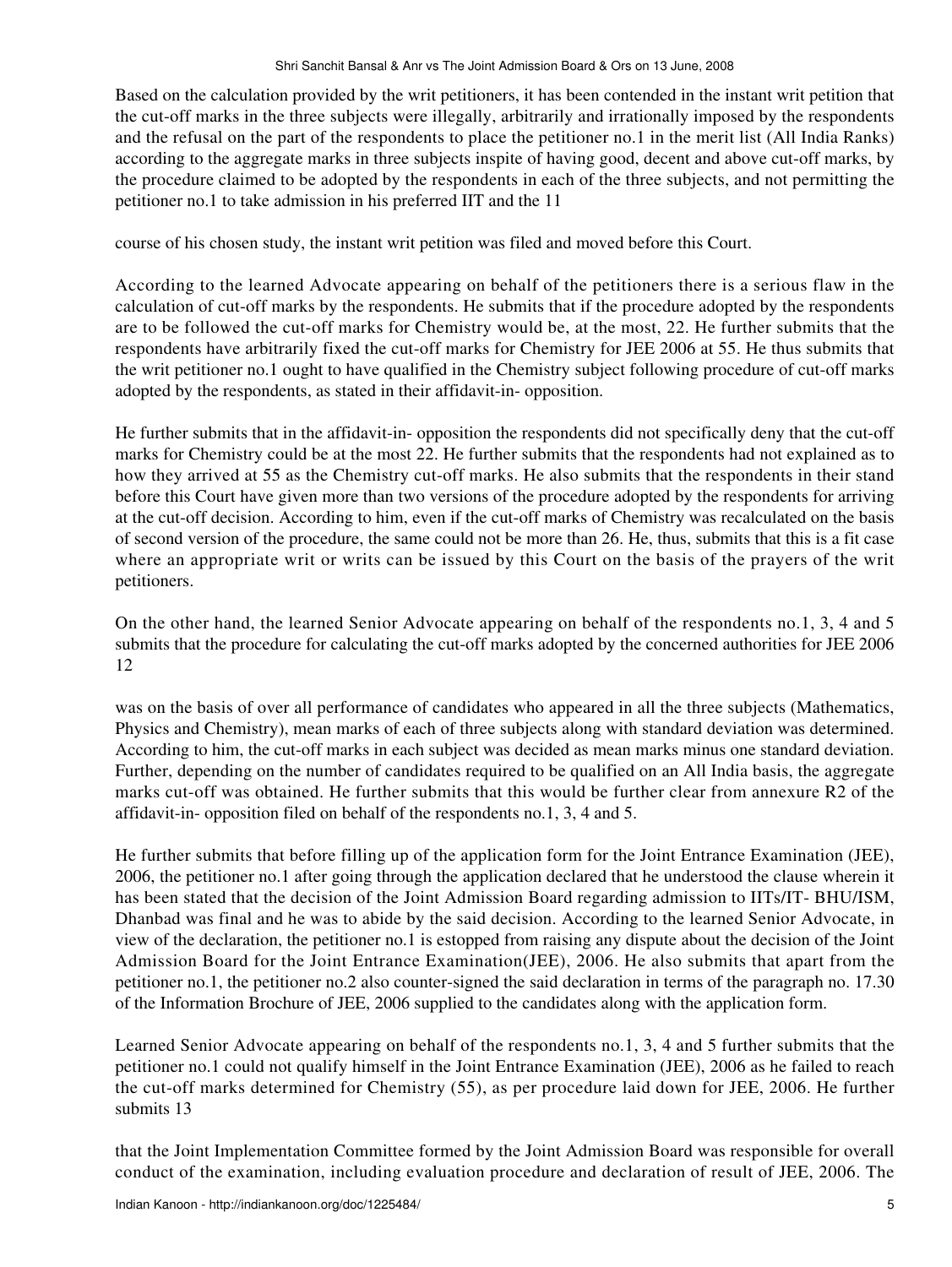committee consisted of fifteen professors, chairmen and vice- chairmen of difference IITs, including the organizing IIT, Kharagpur. While relying on the procedure for conducting and/or holding the Joint Entrance Examination (JEE), 2006, as stated in the affidavit-in-opposition, the learned Senior Advocate for the respondents submits that according to the norms laid down by the Joint Implementation Committee (JIC) of JEE, 2006, the performance of the petitioner no.1 was considered, but according to the norms decided by JIC of JEE, 2006 the Chemistry marks of the petitioner no.1 was below the Chemistry cut-off marks (55). According to the learned Senior Advocate appearing on behalf of the respondents, the example tried to be brought forth by the writ petitioners is not applicable to IIT examinations as these examinations are guided by the Joint Entrance Examinations and it has no link with other admission forums, such as IISER. With regard to the contention of the writ petitioners that the petitioner no.1 having obtained qualifying marks on the basis of aggregate was entitled to qualify for admission, he submits that the same is without any basis, inasmuch as in order to qualify, a candidate should obtain the cut-off marks (as decided by the Joint Implementation Committee of JEE, 2006) in each of the subjects namely, Mathematics, Physics and Chemistry as well as in the aggregate. He further submits that the petitioner no.1 failed to reach the cut-off marks of the Chemistry subject, though he reached the cut-off marks in respect of other subjects. Learned Senior Advocate further submits that the subject cut-off marks was decided on the basis of overall performance of the candidates vis-a-vis the total number of seats available for 14

admission in all the participating institutes. According to him, the Joint Admission Board decided that 30 percent more than the total number of seats be the number of candidates to be called for counselling in JEE, 2006.

The learned Senior Advocate also submits that the Joint Entrance Examination system is continuing for more than four decades and it is time tested and the writ petitioners' reliance on the procedure for setting cut-off marks for the JEE, 2007, as per the examination system published in 2007, has no relevance in the examination held prior to that year, inasmuch as the Joint Admission Board evolved that procedure which is binding upon the Joint Implementation Committee (JIC) of JEE, 2007 and is not applicable for JEE 2006. He submits that from the available records it could be seen that 2,99,288 number of candidates were applicants for JEE, 2006, wherein the writ petitioner no.1 was the only single candidate who felt aggrieved relating to the determination of cut-off marks of different subjects.

With regard to the allegation of the writ petitioners about tampering of marks of the Chemistry subject, he submits that such allegation is not only baseless but also concocted. He submits that the answer scripts are evaluated by the computer and not manually and curiously enough that the writ petitioners never raised the issue of tampering of marks in respect of the other subjects namely, Physics and Mathematics as well as aggregate in which the candidate had reached the set criteria.

Learned Senior Advocate appearing on behalf of the respondents, thus, submits that the writ petition is baseless, misconceived and is liable to be dismissed by this Court.

## 15

After considering the submissions made by the learned Advocates for the respective parties and after perusing the writ petition and the affidavits used by the parties, it appears to me that the procedure for cut-off determination in JEE, 2006 cannot be questioned by the writ petitioners. This is because both the writ petitioners, that is to say, the candidate and his father, had given a signed declaration, by virtue of which they are bound by the decision of Joint Admission Board. From a copy of the application form, annexed to the affidavit-in-opposition, it appears that the following declaration was provided: -

## "30. DECLARATION BY THE CANDIDATE